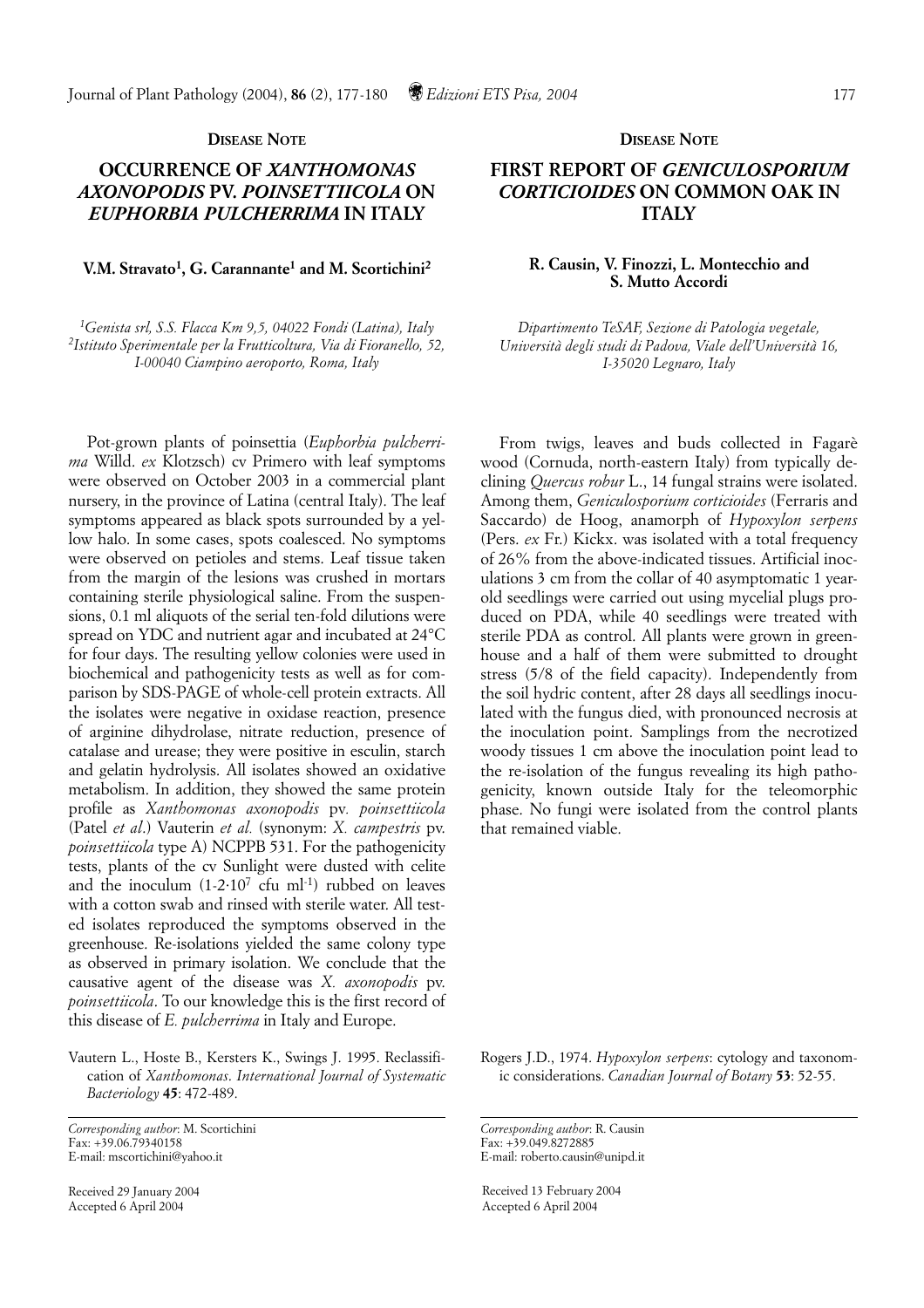#### **DISEASE NOTE**

## **LEAF SPOT CAUSED BY** *ALTERNARIA ALTERNATA* **ON** *IMPATIENS WALLERANA* **IN ARGENTINA**

### **S. Wolcan**

### *Comisión de Investigaciones Científicas, Centro de Investigaciones de Fitopatología, Facultad de Ciencias Agrarias y Forestales, UNLP, 60 y 119, 1900 - La Plata, Buenos Aires, Argentina*

Busy lizzie (*Impatiens wallerana* Hook), the main flowering potted grown in Buenos Aires Province (Morisigue *et al*., 2002), is a popular worldwide potted or landscape ornamental. In autumn 1999, plants cultivated in nurseries, commercial greenhouses and gardens, showed symptoms of leaf spot. Lesions began as brown "pinpoints" that became circular (2.5-3 mm) spots with reddish-purple margins, whitish center and sometimeschlorotic halo affecting leaves and calyx. Spots were similar to those caused by *Pseudomonas syringae* on this ornamental. When spots were numerous, leaves and calyx turned chlorotic and dropped. Plants of different cultivars (single or double flowers and different colors) were susceptible to the disease at different stages of growth, mainly from autumn to early summer. Two *Alternaria* spp. were isolated on potato dextrose agar from symptomatic leaves. For pathogenicity tests, plants of four cultivars, with and without injuries, were sprayed separately with conidial suspensions of the two *Alternaria* spp.  $(5.10^5 \text{ conidia ml}^{-1})$  and kept in greenhouse at 17-23°C. Controls were sprayed with sterile water and all the plants were covered with plastic bags for the first 36 h. Depending on the cultivar, after 18-25 days, typical symptoms resembling the original ones were observed only on plants inoculated with one of the *Alternaria* spp.. Plants that were inoculated with the other *Alternaria* sp. and the controls remained symptomless. The pathogenic species produced conidiophores single or in clusters, bearing obclavate, pyriform, brown conidia with short beaks, in chains. (5 to 8 conidia) that were sometimes branched. They measure 21 to 50  $\mu$ m x 10 to 15  $\mu$ m, with 5 to 8 transverse septa and 0 to 3 longitudinal ones. Based on the morphological characteristics, the pathogen was identified as *A. alternata* (Fr.) Keiss. This is the first report of leaf spot on *I. wallerana* in Argentina and it seems to be the first report of *A. alternata* on *Impatiens* spp.*.*

Morisigue D., Villanova I., Abate F., Morita M., Nishiyama K., 2002. Relevamiento de la actividad florícola y plantas ornamentales del Gran Buenos Aires. In: *Proceedings of 1er Congreso Argentino de Floricultura y Plantas Ornamentales-4tas Jornadas Nacionales de Floricultura*, Buenos Aires 2002.

Received 30 March 2004 Accepted 23 April 2004

### **DISEASE NOTE**

## **FIRST REPORT OF THE ASSOCIATION OF A DEFECTIVE SATELLITE DNA b MOLECULE WITH A BIPARTITE GENOME BEGOMOVIRUS CAUSING POTATO LEAFCURL DISEASE IN INDIA**

### **K.S. Usharani, A. Srivastava, K.V. Padmalatha and V.G. Malathi**

### *Advanced Center for Plant Virology, Division of Plant Pathology, Indian Agricultural Research Institute, New Delhi, 110012, India*

Potato leaf curl disease (PoLCD) in India is caused by a sap-transmissible, bipartite genome begomovirus (Usharani *et. al.*, 2003) that was identified as a distinct strain of *Tomato leaf curl New Delhi virus* (ToLCNDV-Pot). Attempts were made to detect satellite DNA molecules, if any, associated with the disease by using a PCR approach. Amplification of total DNA extracted from infected potato plants using  $\beta$ 01/ $\beta$ 02 primers (Briddon *et.*) *al.*, 2003) yielded a 0.7kb amplicon, which was cloned and sequenced (Genebank No. AY395873). Analysis of sequence revealed that it is a defective  $DNA \beta$  molecule (PoLCDß∆01Ind) that lacks the A-rich region and the CI open reading frame, while containing the satellite conserved region (SCR) of *ca.* 115 bp with the begomovirus origin of replication (Briddon *et al.*, 2003). Repeated efforts to obtain full length bDNA from diseased potato samples were unsuccessful. PoLCDß∆01Ind shared  $>90\%$  nt similarity with the DNA  $\beta$  molecule associated with Okra leaf curl virus from Pakistan (OLCDßO2Pak, AJ316030) and *Bhendi yellow vein mosaic virus* from India (BYVMDß02-lnd, AJ308425). To date, either fulllength or defective satellite  $DNA \beta$  molecules have been found associated only with Old World monopartite genome begomoviruses. This is the first report in which a DNA  $\beta$  molecule, albeit defective, has been found associated with a bipartite genome Old World begomovirus.

- Briddon R.W., Bull S.E., Amin L., Idris A.M., Mansoor S., Bedford I.D., Dhawan P., Rishi N., Siwatch S.S., Abdel-Salam A.M., Brown J.K., Zafar Y., Markham P.G., 2003. Diversity of DNA beta, a satellite molecule associated with some monoparitite Begomoviruses. *Virology* **312,** 106-121.
- Usharani K.S., Surendranath B., Paul-Khurana S.M.P., Garg I.D., Malathi V.G., 2003. Potato leaf curl-a new disease of potato in northern India caused by a strain of *Tomato leaf curl New Delhi virus. New disease reports* (http://www. bspp.org.uklndr).

*Corresponding author*: V.G. Malathi Fax: +91.11.25842113 E-mail: vgmalathi@rediffimail.com

Received 29 May 2004 Accepted 11 June 2004

*Corresponding author*: S. Wolcan Fax: +54 221 4252346 E-mail: swolcan@intear1.com.ar